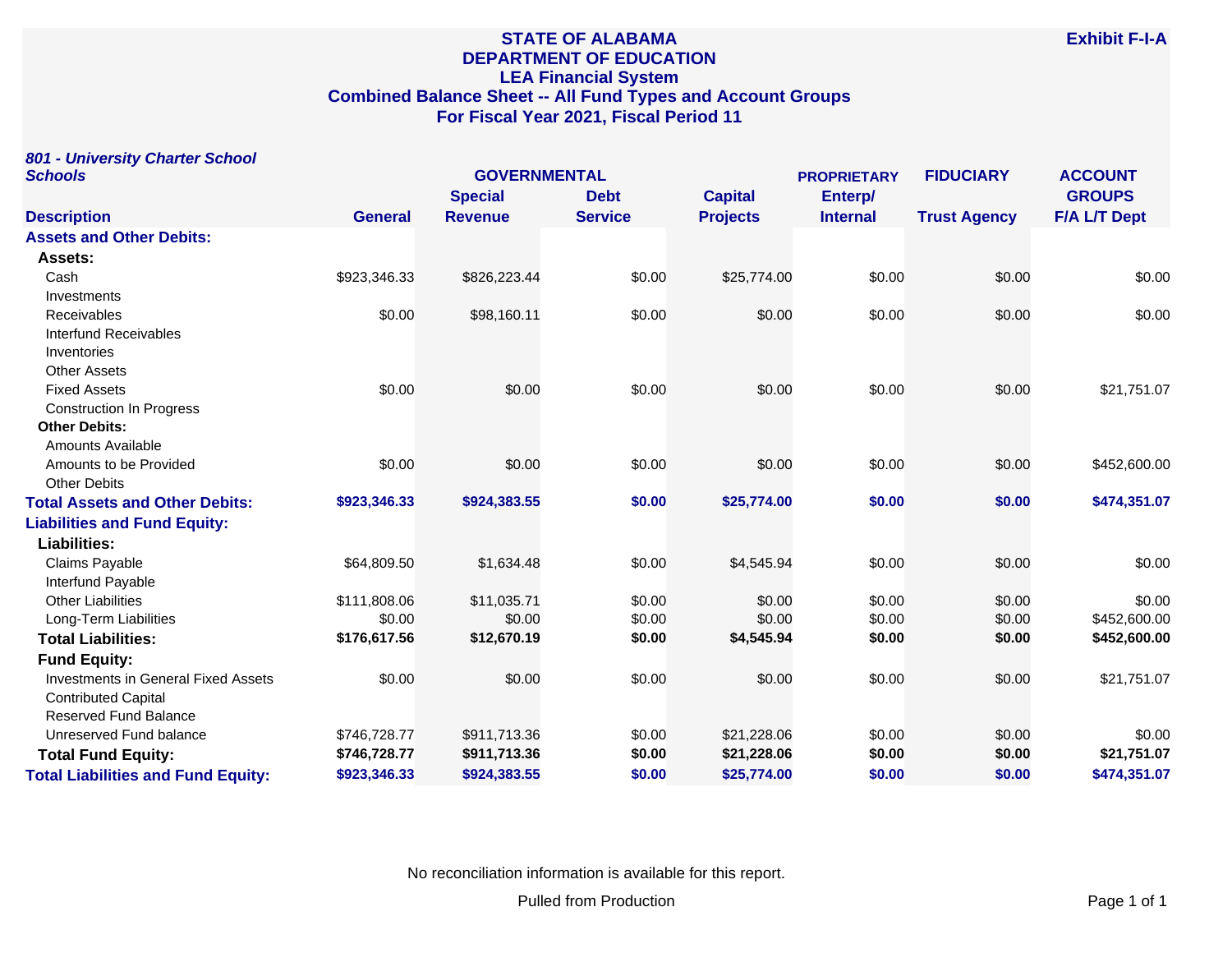#### **STATE OF ALABAMA DEPARTMENT OF EDUCATION LEA Financial System Combined Statement of Revenues, Expenditures, and Changes in Fund Balances All Governmental Fund Types and Expendable Trust Funds For Fiscal Year 2021, Fiscal Period 11**

| 801 - University Charter School<br><b>Schools</b>                                          |                | <b>GOVERNMENTAL</b>    | <b>FIDUCIARY</b>    |             |                                          |                |
|--------------------------------------------------------------------------------------------|----------------|------------------------|---------------------|-------------|------------------------------------------|----------------|
|                                                                                            | <b>General</b> | <b>Special Revenue</b> | <b>Debt Service</b> |             | <b>Capital Projects Expendable Trust</b> | <b>Total</b>   |
| <b>Revenues</b>                                                                            |                |                        |                     |             |                                          |                |
| <b>State Sources</b>                                                                       | \$3,528,191.56 | \$0.00                 | \$0.00              | \$97,324.00 | \$0.00                                   | \$3,625,515.56 |
| <b>Federal Sources</b>                                                                     | \$0.00         | \$932,655.43           | \$0.00              | \$0.00      | \$0.00                                   | \$932,655.43   |
| <b>Local Sources</b>                                                                       | \$761,626.36   | \$233,311.43           | \$0.00              | \$0.00      | \$0.00                                   | \$994,937.79   |
| <b>Other Sources</b>                                                                       | \$25,738.25    | \$0.00                 | \$0.00              | \$0.00      | \$0.00                                   | \$25,738.25    |
| <b>Total Revenues:</b>                                                                     | \$4,315,556.17 | \$1,165,966.86         | \$0.00              | \$97,324.00 | \$0.00                                   | \$5,578,847.03 |
| <b>Expenditures</b>                                                                        |                |                        |                     |             |                                          |                |
| <b>Instructional Services</b>                                                              | \$2,548,087.47 | \$429,338.59           | \$0.00              | \$0.00      | \$0.00                                   | \$2,977,426.06 |
| <b>Instructional Support Services</b>                                                      | \$768,446.59   | \$66,323.91            | \$0.00              | \$0.00      | \$0.00                                   | \$834,770.50   |
| <b>Operation &amp; Maintenance Services</b>                                                | \$138,382.67   | \$0.00                 | \$0.00              | \$0.00      | \$0.00                                   | \$138,382.67   |
| <b>Auxiliary Services</b>                                                                  | \$128,695.31   | \$1,982.93             | \$0.00              | \$0.00      | \$0.00                                   | \$130,678.24   |
| <b>General Administrative Services</b>                                                     | \$506,866.84   | \$3,878.60             | \$0.00              | \$0.00      | \$0.00                                   | \$510,745.44   |
| <b>Capital Outlay</b>                                                                      | \$0.00         | \$0.00                 | \$0.00              | \$76,095.94 | \$0.00                                   | \$76,095.94    |
| <b>Debt Service</b>                                                                        |                |                        |                     |             |                                          | \$0.00         |
| <b>Other Expenditures</b>                                                                  | \$321,467.41   | \$45,991.09            | \$0.00              | \$0.00      | \$0.00                                   | \$367,458.50   |
| <b>Total Expenditures:</b>                                                                 | \$4,411,946.29 | \$547,515.12           | \$0.00              | \$76,095.94 | \$0.00                                   | \$5,035,557.35 |
| <b>Other Fund Sources (Uses)</b>                                                           |                |                        |                     |             |                                          |                |
| <b>Other Fund Sources:</b>                                                                 | \$0.00         | \$33,951.00            | \$0.00              | \$0.00      | \$0.00                                   | \$33,951.00    |
| Other Fund Uses:                                                                           | \$6.30         | \$33,951.00            | \$0.00              | \$0.00      | \$0.00                                   | \$33,957.30    |
| <b>Total Other Fund Sources (Uses):</b>                                                    | (\$6.30)       | \$0.00                 | \$0.00              | \$0.00      | \$0.00                                   | (\$6.30)       |
| <b>Excess Revenues and Other Sources Over</b><br>(Under) Expenditures and Other Fund Uses: | (\$96,396.42)  | \$618,451.74           | \$0.00              | \$21,228.06 | \$0.00                                   | \$543,283.38   |
| <b>Beginning Fund Balance - October 1:</b>                                                 | \$843,125.19   | \$293,261.62           | \$0.00              | \$0.00      | \$0.00                                   | \$1,136,386.81 |
| <b>Ending Fund Balance:</b>                                                                | \$746,728.77   | \$911,713.36           | \$0.00              | \$21,228.06 | \$0.00                                   | \$1,679,670.19 |

No reconciliation information is available for this report.

**Exhibit F-II-A**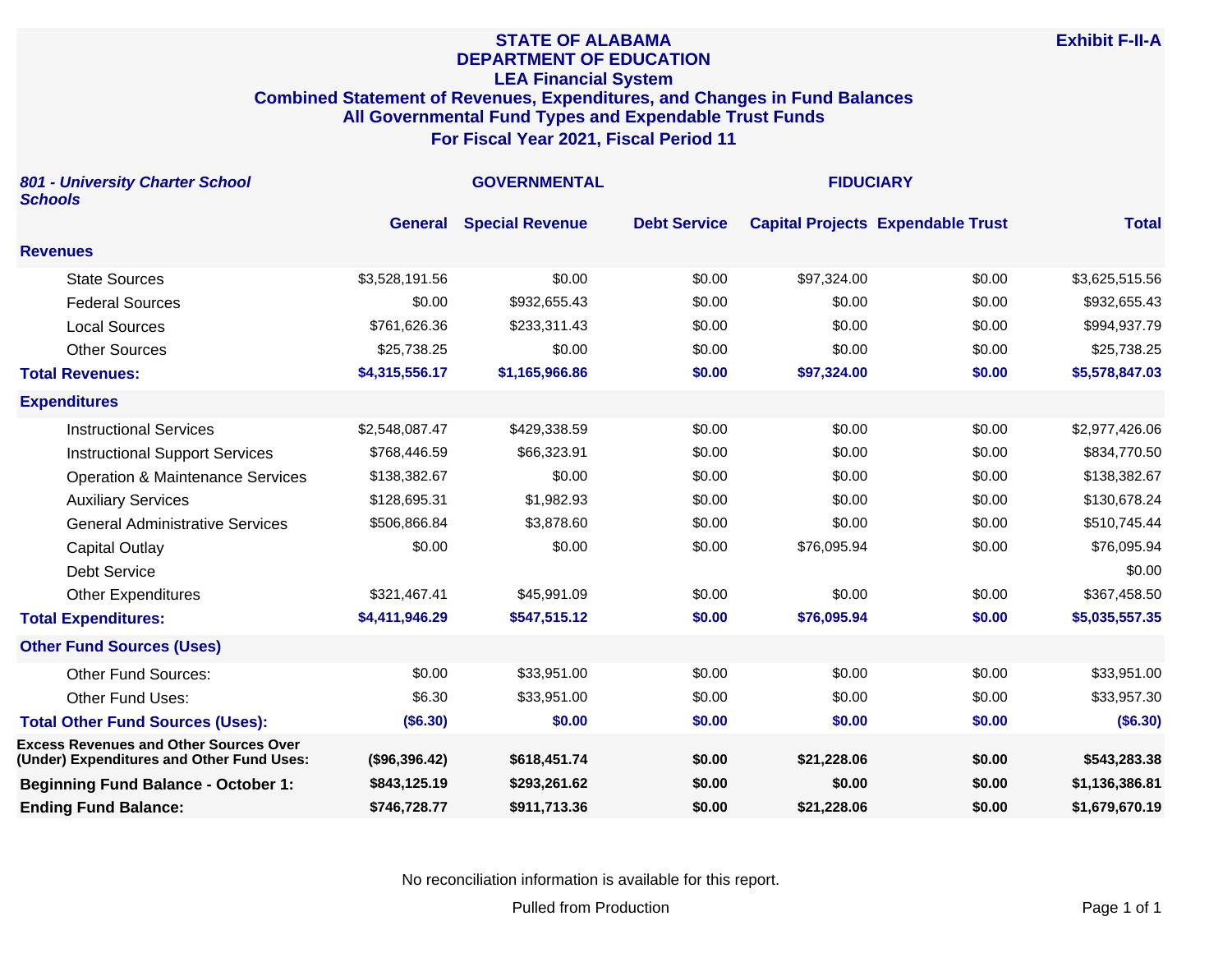## **STATE OF ALABAMA DEPARTMENT OF EDUCATION LEA Financial System Combined Statement of Revenues, Expenditures, and Changes in Fund Balances All Governmental Fund Types and Expendable Trust Funds Budget and Actual For Fiscal Year 2021, Fiscal Period 11**

| 801 - University Charter School                                                       |                |                |                                     |                        |                |                                     |
|---------------------------------------------------------------------------------------|----------------|----------------|-------------------------------------|------------------------|----------------|-------------------------------------|
| <b>Schools</b>                                                                        | <b>GENERAL</b> |                | <b>VARIANCE</b><br><b>Favorable</b> | <b>SPECIAL REVENUE</b> |                | <b>VARIANCE</b><br><b>Favorable</b> |
| <b>Description</b>                                                                    | <b>Budget</b>  | <b>Actual</b>  | (Unfavorable)                       | <b>Budget</b>          | <b>Actual</b>  | (Unfavorable)                       |
| <b>Revenues</b>                                                                       |                |                |                                     |                        |                |                                     |
| <b>State Sources</b>                                                                  | \$3,609,562.00 | \$3,528,191.56 | (\$81,370.44)                       | \$0.00                 | \$0.00         | \$0.00                              |
| <b>Federal Sources</b>                                                                | \$0.00         | \$0.00         | \$0.00                              | \$980,715.70           | \$932,655.43   | (\$48,060.27)                       |
| <b>Local Sources</b>                                                                  | \$638,500.00   | \$761,626.36   | \$123,126.36                        | \$161,500.00           | \$233,311.43   | \$71,811.43                         |
| <b>Other Sources</b>                                                                  | \$0.00         | \$25,738.25    | \$25,738.25                         | \$0.00                 | \$0.00         | \$0.00                              |
| <b>Total Revenues:</b>                                                                | \$4,248,062.00 | \$4,315,556.17 | \$67,494.17                         | \$1,142,215.70         | \$1,165,966.86 | \$23,751.16                         |
| <b>Expenditures</b>                                                                   |                |                |                                     |                        |                |                                     |
| <b>Instructional Services</b>                                                         | \$2,472,908.63 | \$2,548,087.47 | (\$75,178.84)                       | \$595,232.09           | \$429,338.59   | \$165,893.50                        |
| <b>Instructional Support Services</b>                                                 | \$755,412.03   | \$768,446.59   | (\$13,034.56)                       | \$110,849.61           | \$66,323.91    | \$44,525.70                         |
| <b>Operation &amp; Maintenance Services</b>                                           | \$100,106.94   | \$138,382.67   | (\$38,275.73)                       | \$0.00                 | \$0.00         | \$0.00                              |
| <b>Auxiliary Services</b>                                                             | \$93,317.50    | \$128,695.31   | (\$35,377.81)                       | \$15,000.00            | \$1,982.93     | \$13,017.07                         |
| <b>General Administrative Services</b>                                                | \$368,168.40   | \$506,866.84   | (\$138,698.44)                      | \$77,905.00            | \$3,878.60     | \$74,026.40                         |
| <b>Special Revenue Outlay</b>                                                         | \$0.00         | \$0.00         | \$0.00                              | \$0.00                 | \$0.00         | \$0.00                              |
| <b>General Service</b>                                                                |                |                |                                     |                        |                |                                     |
| <b>Other Expenditures</b>                                                             | \$291,752.00   | \$321,467.41   | (\$29,715.41)                       | \$35,274.00            | \$45,991.09    | (\$10,717.09)                       |
| <b>Total Expenditures:</b>                                                            | \$4,081,665.50 | \$4,411,946.29 | (\$330,280.79)                      | \$834,260.70           | \$547,515.12   | \$286,745.58                        |
| <b>Other Financing Sources (Uses)</b>                                                 |                |                |                                     |                        |                |                                     |
| <b>Other Financing Sources:</b>                                                       | \$0.00         | \$0.00         | \$0.00                              | \$33,951.00            | \$33,951.00    | \$0.00                              |
| <b>Other Financing Uses:</b>                                                          | \$0.00         | \$6.30         | (\$6.30)                            | \$33,951.00            | \$33,951.00    | \$0.00                              |
| <b>Total Other Financing Sources (Uses):</b>                                          | \$0.00         | (\$6.30)       | (\$6.30)                            | \$0.00                 | \$0.00         | \$0.00                              |
| <b>Excess Revenues and Other Sources Over</b><br>(Under) Expenditures and Other Uses: | \$166,396.50   | (\$96,396.42)  | (\$262,792.92)                      | \$307,955.00           | \$618,451.74   | \$310,496.74                        |
| <b>Beginning Fund Balance - Oct. 1:</b>                                               | \$843,125.19   | \$843,125.19   | \$0.00                              | \$293,261.62           | \$293,261.62   | \$0.00                              |
| <b>Ending Fund Balance:</b>                                                           | \$1,009,521.69 | \$746,728.77   | (\$262,792.92)                      | \$601,216.62           | \$911,713.36   | \$310,496.74                        |

No reconciliation information is available for this report.

Pulled from Production **Pulled from Production Page 1 of 1**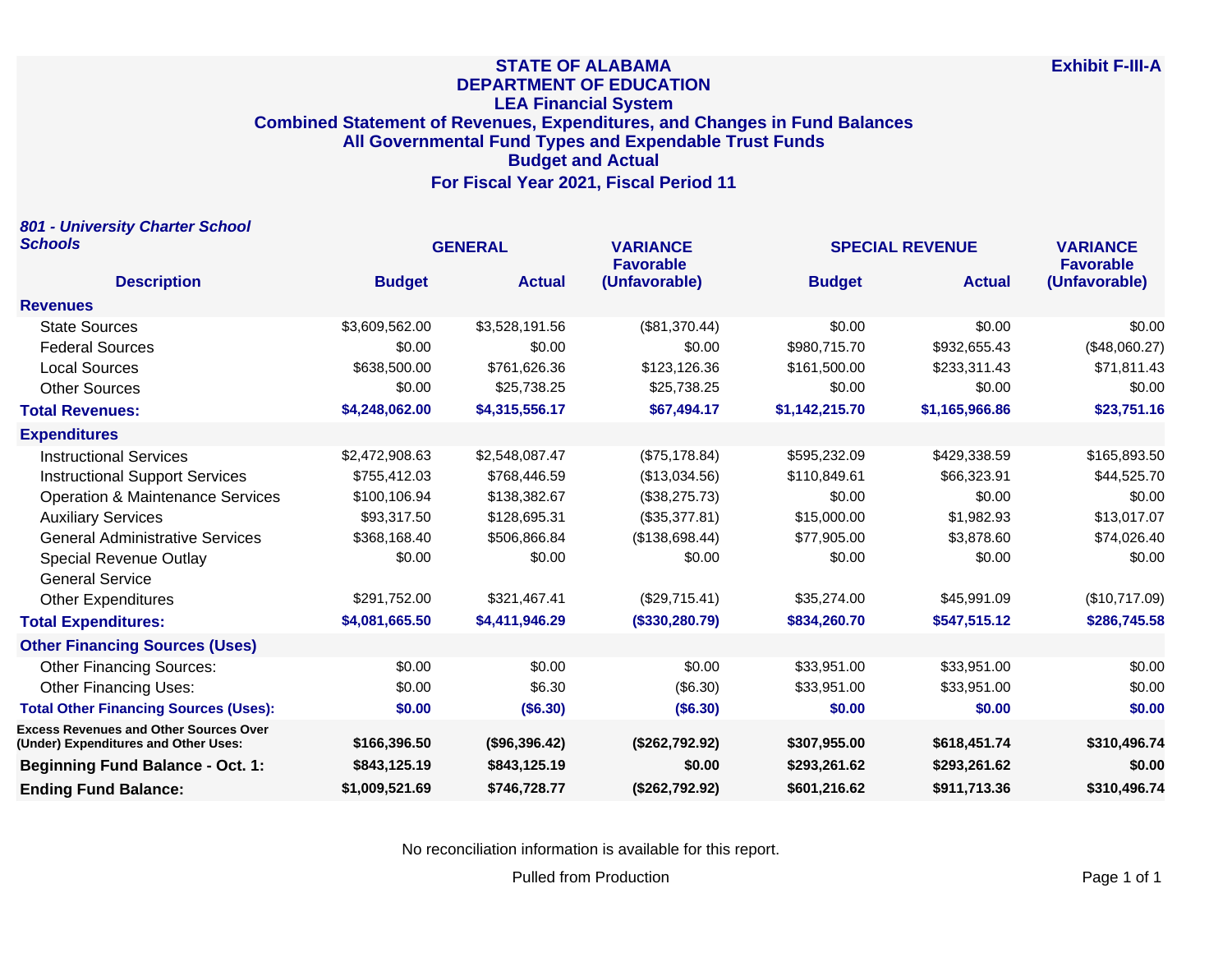#### **STATE OF ALABAMA DEPARTMENT OF EDUCATION LEA Financial System Combined Statement of Revenues, Expenditures, and Changes in Fund Balances All Governmental Fund Types and Expendable Trust Funds Budget and Actual For Fiscal Year 2021, Fiscal Period 11**

**801 - University Charter School Schools DEBT SERVICE VARIANCE CAPITAL PROJECTS VARIANCE Description Budget Actual Favorable (Unfavorable) Budget Actual Favorable (Unfavorable) Revenues** State Sources \$0.00 \$0.00 \$0.00 \$129,765.00 \$97,324.00 (\$32,441.00) 50.00 \$0.00 \$0.00 \$0.00 \$0.00 \$0.00 \$0.00 \$0.00 \$0.00 \$0.00 \$0.00 \$0.00 \$0.00 \$0.00 \$0.00 \$0.00 \$0.00 Local Sources \$0.00 \$0.00 \$0.00 \$0.00 \$0.00 \$0.00 Other Sources \$0.00 \$0.00 \$0.00 \$0.00 \$0.00 \$0.00 **Total Revenues: \$0.00 \$0.00 \$0.00 \$129,765.00 \$97,324.00 (\$32,441.00) Expenditures** Instructional Services \$0.00 \$0.00 \$0.00 \$0.00 \$0.00 \$0.00 Instructional Support Services \$0.00 \$0.00 \$0.00 \$0.00 \$0.00 \$0.00 Operation & Maintenance Services  $$0.00$  \$0.00  $$0.00$  \$0.00 \$0.00 \$0.00 \$0.00 \$0.00 \$0.00 Auxiliary Services \$0.00 \$0.00 \$0.00 \$0.00 \$0.00 \$0.00 Debt Administrative Services 60.00 \$0.00 \$0.00 \$0.00 \$0.00 \$0.00 \$0.00 \$0.00 \$0.00 \$0.00 Capital Outlay \$0.00 \$0.00 \$0.00 \$129,765.00 \$76,095.94 \$53,669.06 Debt Service Other Expenditures \$0.00 \$0.00 \$0.00 \$0.00 \$0.00 \$0.00 **Total Expenditures: \$0.00 \$0.00 \$0.00 \$129,765.00 \$76,095.94 \$53,669.06 Other Financing Sources (Uses)** Other Financing Sources:  $$0.00$   $$0.00$   $$0.00$   $$0.00$   $$0.00$   $$0.00$   $$0.00$   $$0.00$ Other Financing Uses: 60.00 \$0.00 \$0.00 \$0.00 \$0.00 \$0.00 \$0.00 \$0.00 \$0.00 \$0.00 \$0.00 **Total Other Financing Sources (Uses): \$0.00 \$0.00 \$0.00 \$0.00 \$0.00 \$0.00 Excess Revenues and Other Sources Over (Under) Expenditures and Other Uses: \$0.00 \$0.00 \$0.00 \$0.00 \$21,228.06 \$21,228.06 Beginning Fund Balance - Oct. 1: \$0.00 \$0.00 \$0.00 \$0.00 \$0.00 \$0.00 Ending Fund Balance: \$0.00 \$0.00 \$0.00 \$0.00 \$21,228.06 \$21,228.06**

No reconciliation information is available for this report.

Pulled from Production **Page 1 of 1** and 2 and 2 and 2 and 2 and 2 and 2 and 2 and 2 and 2 and 2 and 2 and 2 and 2 and 2 and 2 and 2 and 2 and 2 and 2 and 2 and 2 and 2 and 2 and 2 and 2 and 2 and 2 and 2 and 2 and 2 and 2